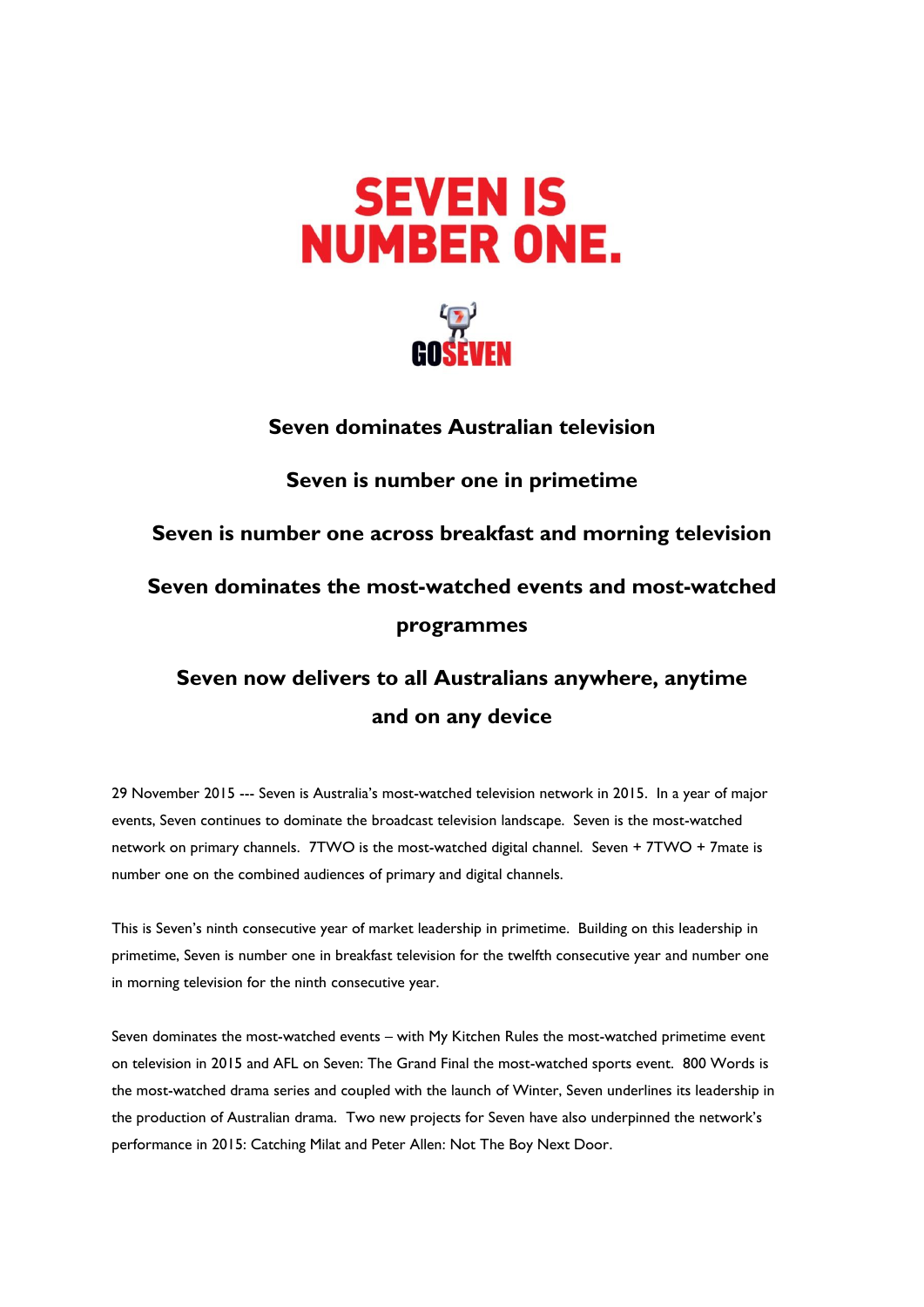Driven by My Kitchen Rules, House Rules, 800 Words, Winter and The X Factor, Seven dominates the most-watched series on television with the number 1, top 5 and 7 of the top 10 programmes. The Australian Football League, the Melbourne Cup, the Australian Open, My Kitchen Rules and key event drama series on Seven dominate the most-watched events on television, with Seven scoring the number 1, 4 of the top 10 and 8 of the top 20 events.

Commenting, Seven's Director of Programming, Angus Ross, said: "We're delighted to be the mostwatched network in a competitive year. We head to 2016 in great shape. We have key franchises, we have successfully launched new programmes. The Chase is a success and momentum is with Seven News. We are about creating great content and our portfolio of new programmes and the Olympic Games in Rio will see us deliver again in 2016."

Commenting, Seven's Director of Production, Brad Lyons, said "The success of two major mini-series, Catching Milat and Peter Allen, the success of My Kitchen Rules and House Rules, and launching two new drama series - Winter and 800 Words - is extraordinarily gratifying and reinforces our belief in investing in and committing ourselves to Australian production. The breakout success of The Chase must be acknowledged. We are not resting on our laurels. There is more to come. Watch this space."

Commenting, Tim Worner, CEO of Seven West Media, said: "Our track record of success over the past decade is built on great people and great ideas. We move into 2016 delivering our content to anyone, anywhere and on any device. This has been a landmark year with our own live-streaming of our channels beyond linear broadcast television. Leadership in this changing world is something we will never take for granted. Next year, we can predict one thing: audiences engaging with our content will continue to grow."

#### **Seven dominates the most-watched programmes**

Seven scores the number 1, top five and 7 of the top 10 most-watched regular programmes on television.

My Kitchen Rules (1.710 million), 800 Words (1.325 million), House Rules (1.119 million), The X Factor (1.282 million and Winter (1.001 million) have underpinned Seven in 2015. The final of My Kitchen Rules delivers 2.180 million. Catching Milat (1.686 million) and Peter Allen: Not The Boy Next Door (1.560 million) underline Seven's leadership in Australian drama production.

#### **Seven dominates the most-watched sports events**

The AFL Grand Final on Seven (2.645 million) is the most-watched event overall and the most-watched sports event in 2015. The Melbourne Cup on Seven (2.130 million) and The Australian Open on Seven: The Men's Final (1.882 million) deliver outstanding performances.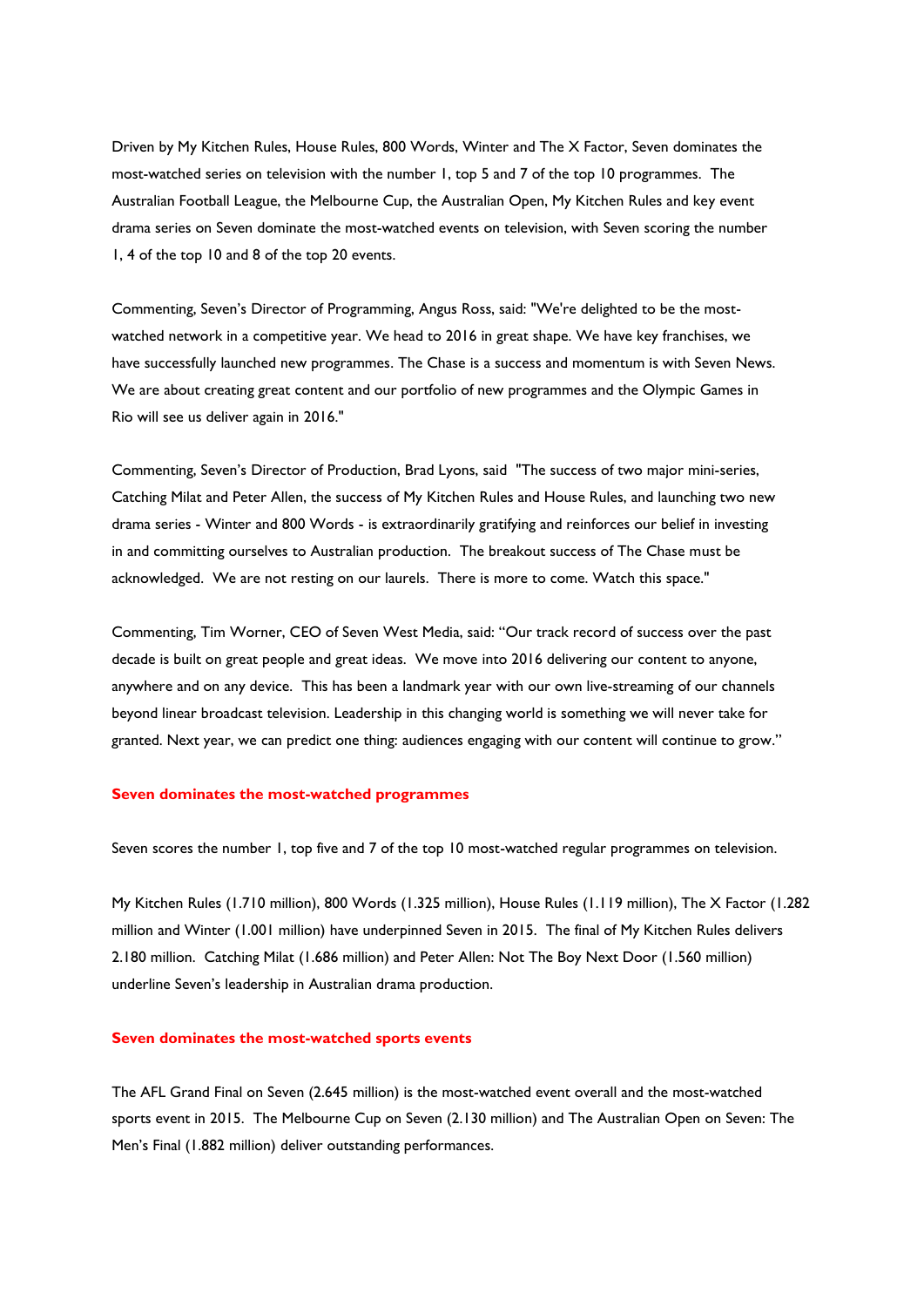#### **Seven dominates the most-watched programmes across Australia**

My Kitchen Rules (2.473 million) dominates the most-watched programmes across metropolitan and regional markets. My Kitchen Rules is the most-watched regular programme on television. 800 Words (2.103 million) is the most-watched drama series. House Rules (1.861 million), The X Factor (1.952 million), Winter (1.575 million), Make You LOL (1.538 million), Sunday Night (1.500 million) and Downton Abbey (1.457 million) confirm Seven's depth of programming across the 2015 television year.

My Kitchen Rules – Winner (3.223 million) is the most-watched non-sports event in 2015. The X Factor – Winner (1.859 million) and House Rules – Winner (2.152 million), Catching Milat (2.557 million) and Peter Allen: Not The Boy Next Door (2.360 million) dominate across 2015. AFL on Seven: The Grand Final (3.534 million), The Melbourne Cup (3.078 million) and The Australian Open Men's Final (2.539 million) underline Seven's leadership in sports.

#### **Seven dominates breakfast television**

Sunrise delivers another win in breakfast television. Sunrise leads Today across Monday-Friday. Weekend Sunrise dominates Weekend Today across Saturday and Sunday. This is Sunrise's twelfth consecutive year of leadership in breakfast television.

#### **Seven dominates morning television**

The Morning Show delivers another win in morning television. The Morning Show leads Mornings and Studio 10. This is The Morning Show's ninth consecutive year of leadership in morning television.

#### **Seven delivers a double win in primetime**

Seven is number 1 in primetime. 7TWO is the most-watched digital channel. Seven's broadcast platform of Seven + 7TWO + 7mate is number 1 in primetime across 2015.

#### **Anywhere, Anytime, Any Device**

In another landmark digital development, Seven and Yahoo7 is live-streaming its three broadcast television channels – Seven, 7TWO and 7mate - across all delivery platforms, 24/7. The launch of this new initiative builds on Seven's market-leading AVOD service, PLUS7 from Yahoo7. PLUS7 now delivers Live and Catch-up, complementing Seven's expanding presence in SVOD with its Presto partnership with Foxtel.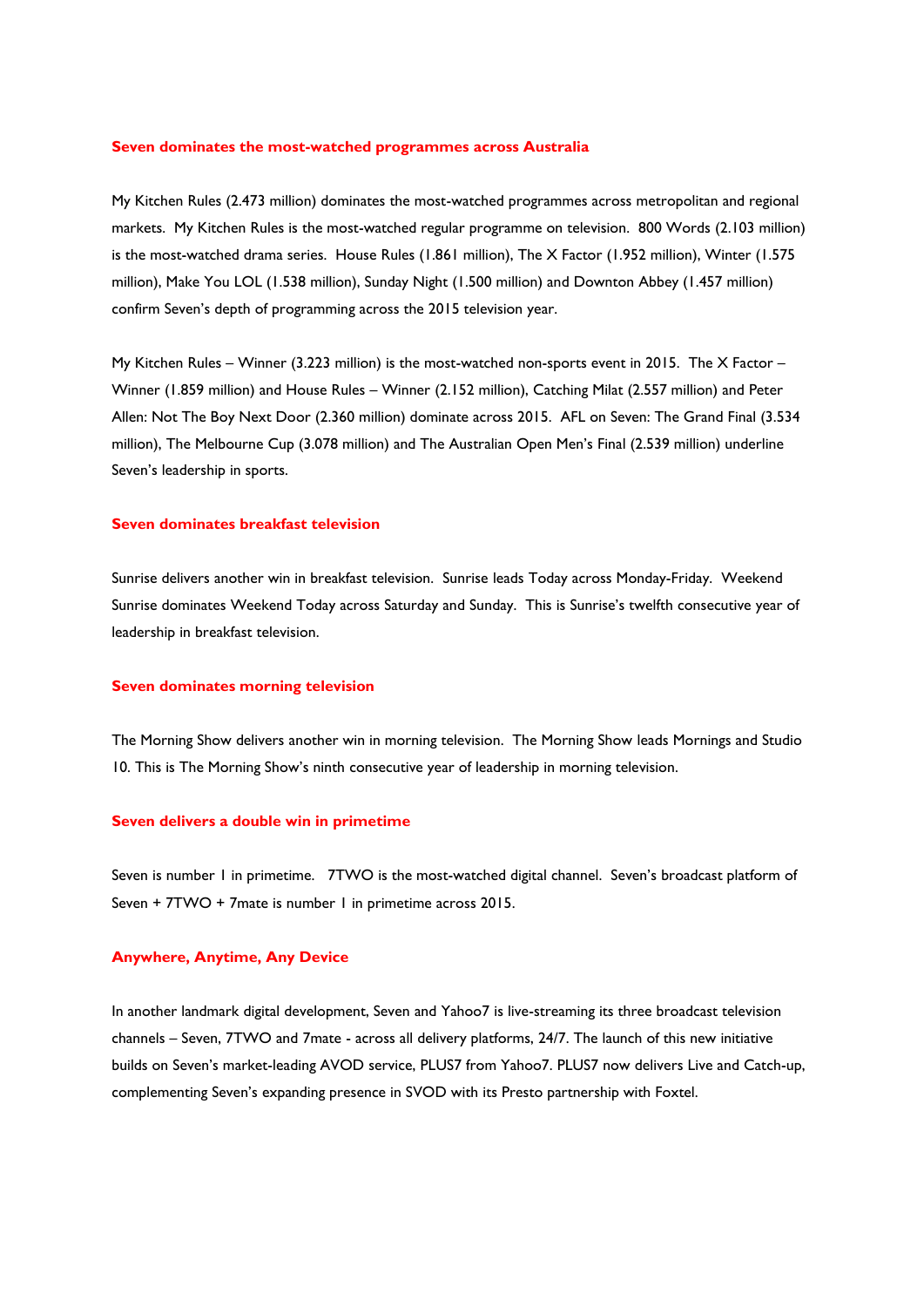#### **Seven dominates beyond broadcast television**

Yahoo7 TV is the number one broadcast media brand for streams with Yahoo7 TV streams up 16% yearon-year. Yahoo7 TV is the number one commercial TV brand for Smartphone Unique Audience. The PLUS7 app has had 2.3 million lifetime downloads.

Yahoo7's overall streams have increased by 56% year-on-year, with an average of 15.5 million monthly streams in the last 12 months. Yahoo7's social referrals have increased by +40% year-on-year. Yahoo7 News Websites streams have more than doubled year-on-year, increasing by +115%. The 7News app has had 1.4 million lifetime downloads, and made it easier on the go, with the launch of the Apple Watch app.

Yahoo7 achieved 4.1 million streams throughout the 2015 Australian Open where 16 courts were streamed simultaneously across all devices. Live streaming during the Melbourne Cup saw 488,000 streams across the day, and over 300,000 concurrent streams during the main race on PLUS7 and 7Live.

#### **Seven is set for 2016**

Underpinned by its commitment to the creation and development of Australian programming and market leadership for the ninth consecutive year in primetime, Seven moves into 2016 with the Olympic Games and the Australian Football League, new series of major hit franchises complemented by a significant development slate, and the delivery of its television programming and content to all Australians, anytime and on any device.

Coming to Seven in 2016: Jessica Mauboy in The Secret Daughter, Rebecca Gibney in Wanted, and the muchanticipated mini-series, Molly. Also new to Seven is the new live event series Sunday Night Takeaway and the provocative new formats Kiss Bang Love and The Day The Cash Came. These new projects join new series for My Kitchen Rules, House Rules, 800 Words, Home and Away, Sunday Night, Better Homes and Gardens, The X Factor and Winners and Losers.

Seven is set to deliver the most technologically advanced coverage of any event to all Australians with its allencompassing coverage of the Olympic Games in Rio. Seven will create and deliver the most comprehensive, technologically advanced, multi-platform coverage of the Olympic Games to all Australians on any communications device. We are ready. The Olympic Games will be a remarkable platform for Seven as we continue to move forward as a media company, developing new content and building new businesses which will drive our future as Australia's leading integrated media and communications business.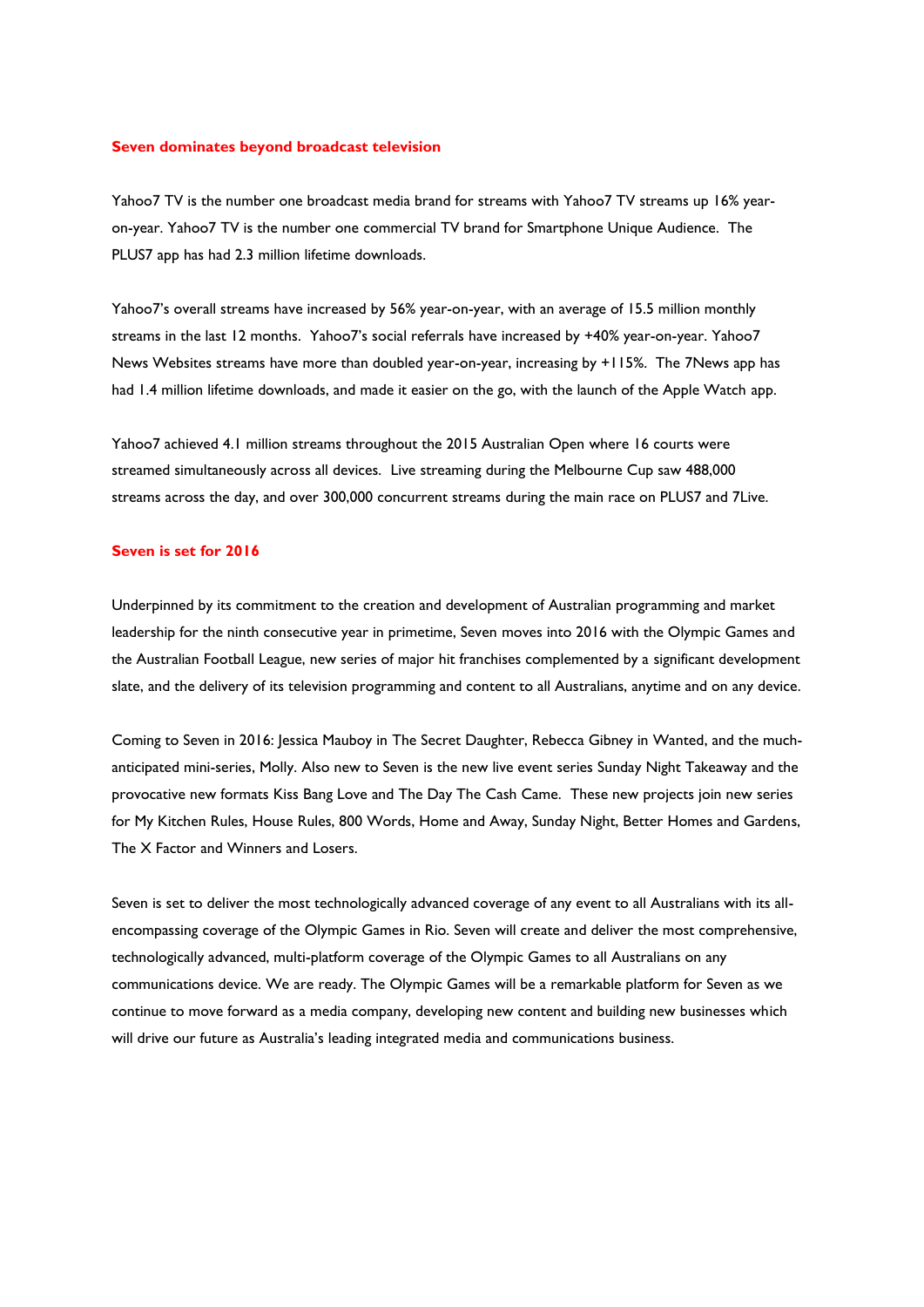## **Seven leads the primetime scoreboard in 2015**

Wks 7-48, 2015 (excludes Summer, Easter)

### Metro, 1800-2400

Data: Consolidated (Live + As Live + TSV) prior Wk 48, Overnight (Live + As Live) Wk 48

|                      | Total Individuals | $16 - 39s$ | 18-49s | 25-54s |
|----------------------|-------------------|------------|--------|--------|
| <b>ABC</b>           | 13.0%             | 5.7%       | 6.7%   | 7.6%   |
| <b>Seven</b>         | 20.7%             | 20.4%      | 20.6%  | 20.9%  |
| Nine                 | 19.7%             | 20.9%      | 21.1%  | 21.5%  |
| <b>TEN</b>           | 13.4%             | 17.7%      | 17.2%  | 16.6%  |
| SBS                  | 4.9%              | 3.4%       | 3.9%   | 4.2%   |
| ABC <sub>2</sub>     | 2.8%              | 3.4%       | 3.1%   | 2.9%   |
| ABC3                 | 0.6%              | 0.5%       | 0.5%   | 0.4%   |
| ABC News 24          | 1.2%              | 0.9%       | 1.1%   | 1.1%   |
| 7TWO                 | 4.7%              | 1.5%       | 1.9%   | 2.2%   |
| <b>7mate</b>         | 3.9%              | 6.1%       | 5.6%   | 5.2%   |
| GO!                  | 4.6%              | 6.3%       | 5.7%   | 5.3%   |
| Gem                  | 3.8%              | 3.7%       | 3.5%   | 3.4%   |
| <b>ONE</b>           | 2.6%              | 2.8%       | 3.1%   | 3.2%   |
| <b>ELEVEN</b>        | 2.8%              | 5.1%       | 4.4%   | 3.9%   |
| SBS <sub>2</sub>     | 1.1%              | 1.6%       | 1.5%   | 1.4%   |
| <b>NITV</b>          | 0.1%              | 0.1%       | 0.1%   | 0.1%   |
| ABC - Total          | 17.6%             | 10.5%      | 11.4%  | 12.1%  |
| <b>Seven - Total</b> | 29.3%             | 28.0%      | 28.1%  | 28.3%  |
| Nine - Total         | 28.1%             | 30.8%      | 30.3%  | 30.2%  |
| Ten - Total          | 18.8%             | 25.5%      | 24.7%  | 23.7%  |
| SBS - Total          | 6.2%              | 5.1%       | 5.5%   | 5.7%   |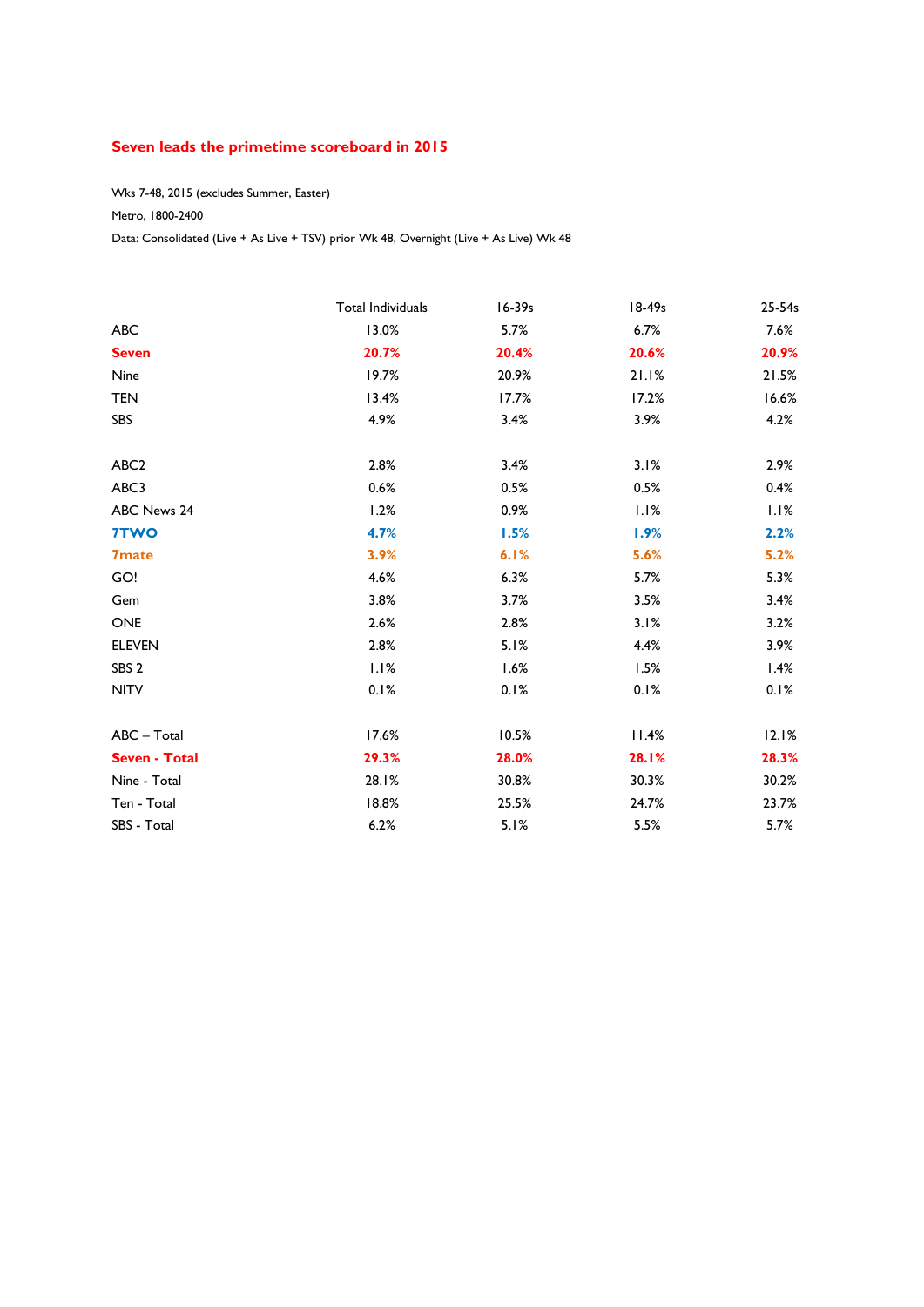## **Seven Delivers in the Top 50 Most-Watched Series in 2015**

Delivering for Seven in 2015: My Kitchen Rules continues to dominate the television landscape. The X Factor is top ten. 800 Words is the most-watched drama series and also the most-watched new series in 2016. Winter dominates across the opening weeks of the 2015 television season.

| Ţ               | <b>MY KITCHEN RULES - MONDAY</b>        | <b>Seven</b> | 1,710,000 |
|-----------------|-----------------------------------------|--------------|-----------|
| $\mathbf{2}$    | <b>MY KITCHEN RULES - TUESDAY</b>       | <b>Seven</b> | 1,691,000 |
| 3               | <b>MY KITCHEN RULES - WEDNESDAY</b>     | <b>Seven</b> | 1,664,000 |
| 4               | <b>MY KITCHEN RULES - SUNDAY</b>        | <b>Seven</b> | 1,577,000 |
| 5               | <b>MY KITCHEN RULES - THURSDAY</b>      | <b>Seven</b> | 1,571,000 |
| 6               | THE VOICE - MONDAY                      | Nine         | 1,569,000 |
| 7               | THE VOICE - SUNDAY                      | Nine         | 1,552,000 |
| 8               | THE VOICE - TUESDAY                     | <b>Nine</b>  | 1,538,000 |
| 9               | 800 WORDS                               | <b>Seven</b> | 1,325,000 |
| $\overline{10}$ | <b>THE X FACTOR - SUNDAY</b>            | <b>Seven</b> | 1,282,000 |
| $\mathbf{H}$    | THE BLOCK TRIPLE THREAT - ROOM REVEAL   | Nine         | 1,275,000 |
| 12              | NINE NEWS - SUNDAY                      | <b>Nine</b>  | 1,244,000 |
| 13              | <b>SEVEN NEWS - SUNDAY</b>              | <b>Seven</b> | 1,220,000 |
| 4               | <b>MARRIED AT FIRST SIGHT</b>           | <b>Nine</b>  | 1,198,000 |
| 15              | <b>MASTERCHEF AUSTRALIA - TUESDAY</b>   | <b>TEN</b>   | 1,197,000 |
| 16              | THE BLOCK - SUNDAY                      | Nine         | 1,194,000 |
| 17              | THE BLOCK TRIPLE THREAT - SUNDAY        | Nine         | 1,166,000 |
| 18              | <b>MASTERCHEF AUSTRALIA - THURSDAY</b>  | <b>TEN</b>   | 1,159,000 |
| 19              | <b>MASTERCHEF AUSTRALIA - MONDAY</b>    | <b>TEN</b>   | 1,154,000 |
| 20              | <b>MASTERCHEF AUSTRALIA - WEDNESDAY</b> | <b>TEN</b>   | 1,152,000 |
| 21              | THE KILLING SEASON                      | <b>ABC</b>   | 1,142,000 |
| 22              | <b>HOUSE RULES - WHOLE HOUSE REVEAL</b> | <b>Seven</b> | 1,119,000 |
| 23              | <b>MASTERCHEF AUSTRALIA - SUNDAY</b>    | <b>TEN</b>   | 1,104,000 |
| 24              | THE DOCTOR BLAKE MYSTERIES              | <b>ABC</b>   | 1,100,000 |
| 25              | <b>NEW TRICKS</b>                       | <b>ABC</b>   | 1,089,000 |
| 26              | THE X FACTOR - TUESDAY                  | <b>Seven</b> | 1,086,000 |
| 27              | THE BIG BANG THEORY - TUESDAY           | <b>Nine</b>  | 1,078,000 |
| 28              | <b>LOVE CHILD</b>                       | Nine         | 1,074,000 |
| 29              | <b>GRUEN</b>                            | <b>ABC</b>   | 1,066,000 |
| 30              | <b>STRUGGLE STREET</b>                  | SBS          | 1,061,000 |
| 31              | <b>THE X FACTOR - MONDAY</b>            | <b>Seven</b> | 1,060,000 |
| 32              | <b>NINE NEWS</b>                        | <b>Nine</b>  | 1,057,000 |
| 33              | <b>HOUSE RULES - SUNDAY</b>             | <b>Seven</b> | 1,054,000 |
| 34              | THE BLOCK - MONDAY                      | Nine         | 1,041,000 |
| 35              | THE BIG BANG THEORY - MONDAY            | Nine         | 1,030,000 |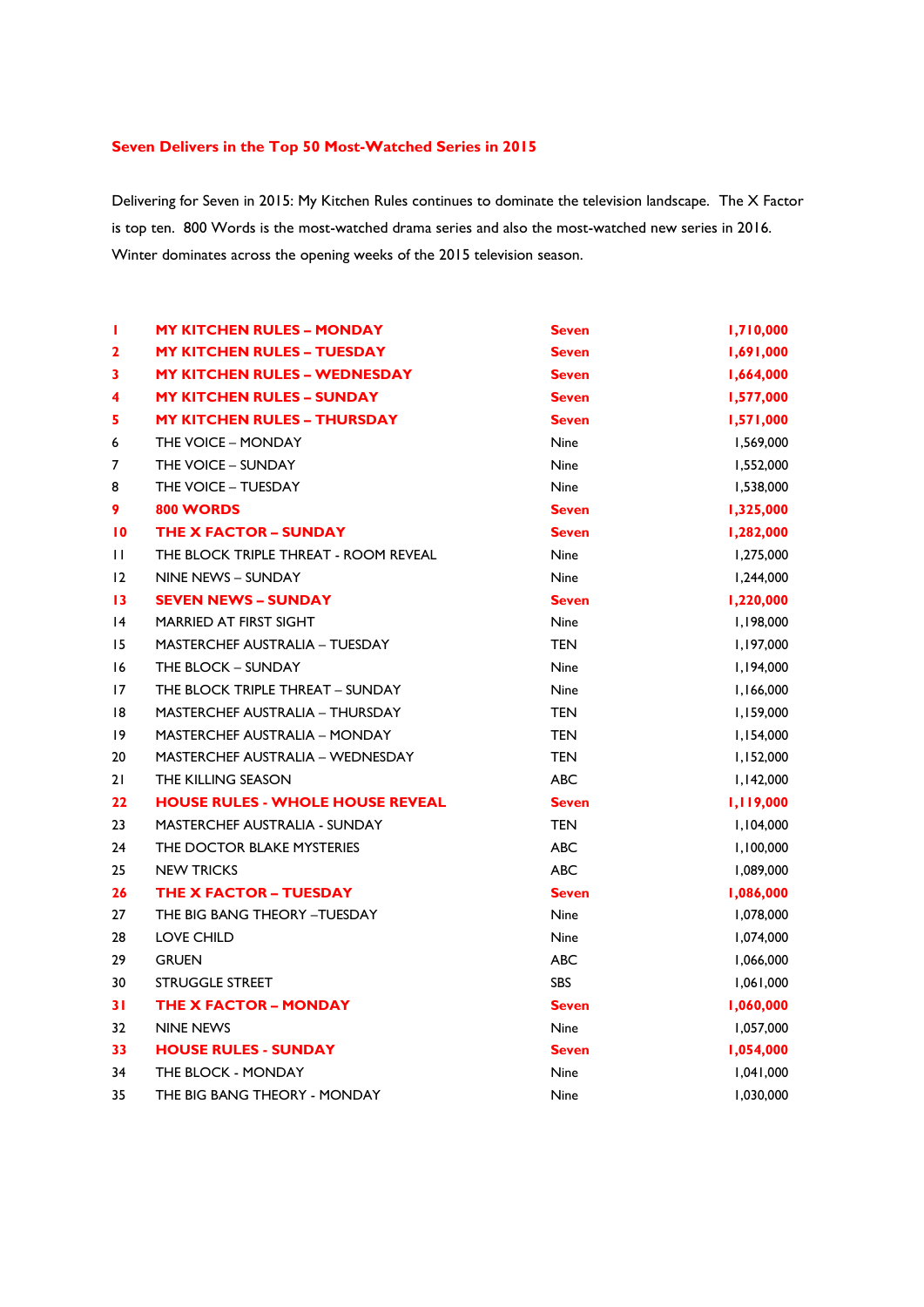| 36 | NINE NEWS 6:30                         | <b>Nine</b>  | 1,024,000 |
|----|----------------------------------------|--------------|-----------|
| 37 | THE BACHELORETTE AUSTRALIA - THURSDAY  | <b>TEN</b>   | 1,003,000 |
| 38 | <b>WINTER</b>                          | <b>Seven</b> | 1,001,000 |
| 39 | THE BACHELORETTE AUSTRALIA - WEDNESDAY | <b>TEN</b>   | 995,000   |
| 40 | <b>GRANTCHESTER</b>                    | ABC          | 992,000   |
| 41 | <b>SEVEN NEWS</b>                      | <b>Seven</b> | 991,000   |
| 42 | MISS FISHER'S MURDER MYSTERIES         | <b>ABC</b>   | 990,000   |
| 43 | SECOND TEST - AUSTRALIA V NZ SESSION 3 | <b>Nine</b>  | 989,000   |
| 44 | <b>DOWNTON ABBEY</b>                   | <b>Seven</b> | 984,000   |
| 45 | <b>UTOPIA</b>                          | <b>ABC</b>   | 976,000   |
| 46 | <b>60 MINUTES</b>                      | <b>Nine</b>  | 975,000   |
| 47 | THE BLOCK - TUESDAY                    | <b>Nine</b>  | 974,000   |
| 48 | THE BACHELOR AUSTRALIA - WEDNESDAY     | <b>TEN</b>   | 970,000   |
| 49 | <b>NEW TRICKS</b>                      | <b>ABC</b>   | 957,000   |
| 50 | <b>SUNDAY NIGHT</b>                    | <b>Seven</b> | 955,000   |

## **Seven Delivers in the Top 50 Most-Watched Events in 2015**

Delivering for Seven in 2015: AFL on Seven is the most-watched event on television in 2015. The Melbourne Cup dominates November. The Australian Open dominates across January. Catching Milat and Peter Allen: Not The Boy Next Door underline Seven's leadership in Australian drama.

| ш               | <b>AFL ON SEVEN: THE GRAND FINAL</b>                    | <b>Seven</b> | 2,645,000 |
|-----------------|---------------------------------------------------------|--------------|-----------|
| $\overline{2}$  | STATE OF ORIGIN RUGBY LEAGUE QLD V NSW 2ND - MATCH Nine |              | 2,517,000 |
| 3               | RUGBY LEAGUE GRAND FINAL                                | <b>Nine</b>  | 2,458,000 |
| 4               | ICC WORLD CUP CRICKET FINAL 2015 SESSION 2              | <b>Nine</b>  | 2,440,000 |
| 5               | STATE OF ORIGIN RUGBY LEAGUE NSW V OLD IST - MATCH      | <b>Nine</b>  | 2,349,000 |
| 6               | STATE OF ORIGIN RUGBY LEAGUE QLD V NSW 3RD - MATCH      | Nine         | 2,255,000 |
| 7               | <b>AFL ON SEVEN: THE GRAND FINAL: PRESENTATIONS</b>     | <b>Seven</b> | 2,215,000 |
| 8               | MASTERCHEF AUSTRALIA - THE WINNER ANNOUNCED             | <b>TEN</b>   | 2,203,000 |
| 9               | <b>MY KITCHEN RULES - WINNER ANNOUNCED</b>              | <b>Seven</b> | 2,180,000 |
| $\overline{10}$ | <b>MY KITCHEN RULES - GRAND FINAL</b>                   | <b>Seven</b> | 2,142,000 |
| п               | THE MELBOURNE CUP - THE RACE                            | <b>Seven</b> | 2,130,000 |
| 12              | THE BLOCK TRIPLE THREAT - WINNER ANNOUNCED              | <b>Nine</b>  | 2,054,000 |
| 13              | AFL ON SEVEN: GRAND FINAL: ON THE GROUND                | <b>Seven</b> | 2,054,000 |
| $\overline{14}$ | THE BLOCK TRIPLE THREAT - AUCTIONS                      | <b>Nine</b>  | 2,000,000 |
| 15              | <b>MASTERCHEF AUSTRALIA - GRAND FINAL PART 2</b>        | <b>TEN</b>   | 1,896,000 |
| 16              | <b>ICC WORLD CUP CRICKET FINAL 2015 SESSION I</b>       | <b>Nine</b>  | 1,889,000 |
| $\mathbf{17}$   | THE AUSTRALIAN OPEN - MEN'S FINAL                       | <b>Seven</b> | 1,882,000 |
| 18              | THE AUSTRALIAN OPEN- KYRGIOS V MURRAY                   | <b>Seven</b> | 1,854,000 |
| 19              | <b>RUGBY LEAGUE GRAND FINAL PRESENTATION</b>            | <b>Nine</b>  | 1,824,000 |
| 20              | THE BLOCK - WINNER ANNOUNCED                            | <b>Nine</b>  | 1,812,000 |
|                 |                                                         |              |           |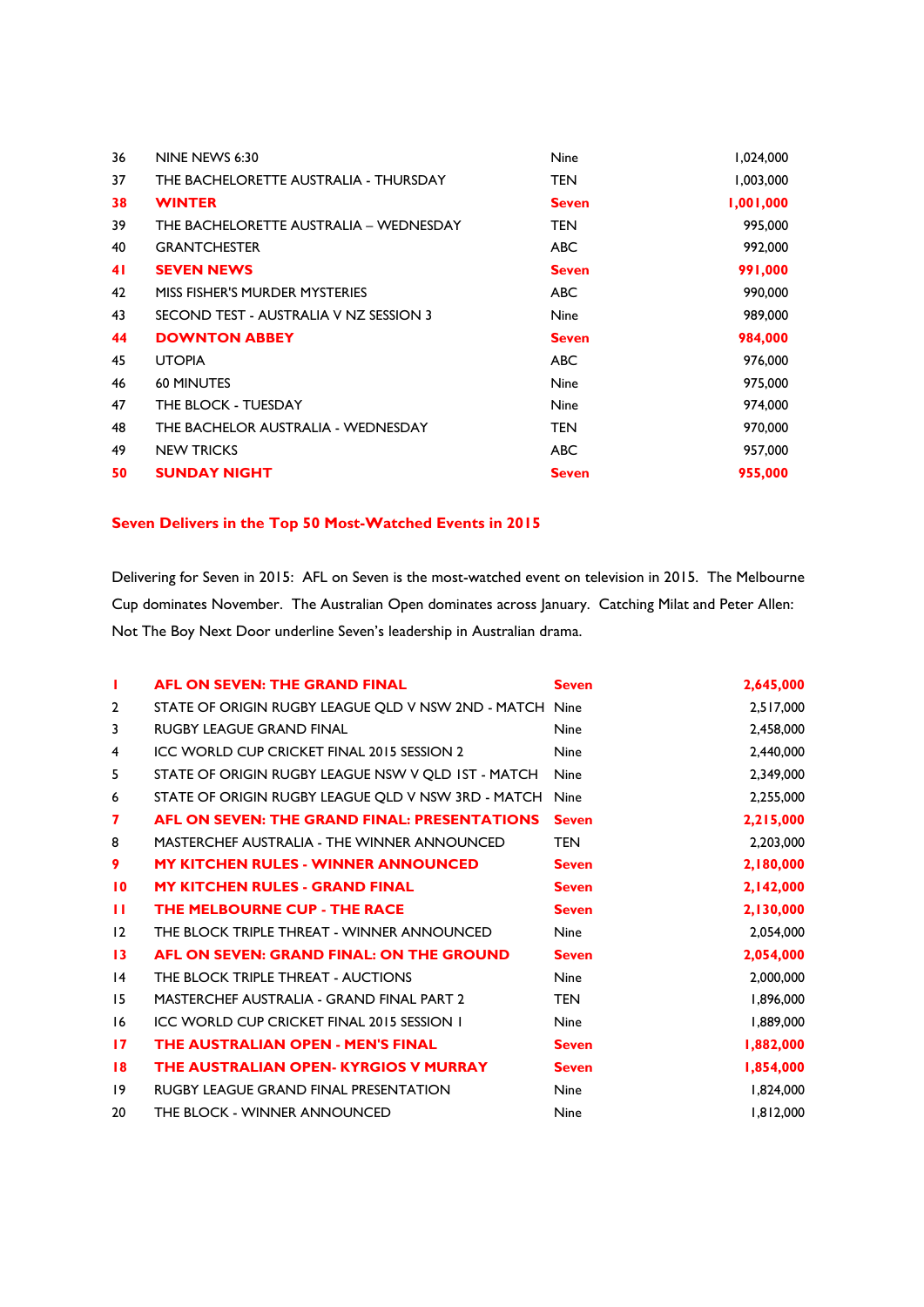| 21 | THE MELBOURNE CUP - RACE PRESENTATIONS              | <b>Seven</b> | 1,808,000 |
|----|-----------------------------------------------------|--------------|-----------|
| 22 | <b>ICC WORLD CUP CRICKET FINAL 2015 POST MATCH</b>  | <b>Nine</b>  | 1,753,000 |
| 23 | <b>CATCHING MILAT-FINAL</b>                         | <b>Seven</b> | 1,686,000 |
| 24 | <b>HOUSE OF HANCOCK - PART 2</b>                    | <b>Nine</b>  | 1,684,000 |
| 25 | THE BLOCK TRIPLE THREAT - GRAND FINAL               | <b>Nine</b>  | 1,680,000 |
| 26 | THE VOICE GRAND FINAL - WINNER ANNOUNCED            | <b>Nine</b>  | 1,666,000 |
| 27 | FOOTBALL: ASIAN CUP 2015 FINAL AUS V KOR EXTRA TIME | <b>ABC</b>   | 1,648,000 |
| 28 | THE VOICE - LAUNCH                                  | <b>Nine</b>  | 1,633,000 |
| 29 | <b>CATCHING MILAT</b>                               | <b>Seven</b> | 1,626,000 |
| 30 | <b>AFL ON SEVEN: GRAND FINAL: POST MATCH</b>        | <b>Seven</b> | 1,607,000 |
| 31 | STATE OF ORIGIN RUGBY LEAGUE NSW V QLD IST - PRE    | Nine         | 1,589,000 |
| 32 | THE BLOCK - GRAND FINAL                             | <b>Nine</b>  | 1,579,000 |
| 33 | <b>HOUSE OF HANCOCK - PART I</b>                    | <b>Nine</b>  | 1,563,000 |
| 34 | STATE OF ORIGIN RUGBY LEAGUE QLD V NSW 2ND - PRE    | <b>Nine</b>  | 1,563,000 |
| 35 | THE VOICE GRAND FINAL                               | Nine         | 1,563,000 |
| 36 | THE BACHELORETTE AUSTRALIA - THE FINAL DECISION     | <b>TEN</b>   | 1,563,000 |
| 37 | PETER ALLEN - NOT THE BOY NEXT DOOR PART I          | <b>Seven</b> | 1,560,000 |
| 38 | THE BACHELOR AUSTRALIA - THE FINAL DECISION         | <b>TEN</b>   | 1,519,000 |
| 39 | PETER ALLEN - NOT THE BOY NEXT DOOR PART 2          | <b>Seven</b> | 1,450,000 |
| 40 | RUGBY LEAGUE GRAND FINAL ENTERTAINMENT              | Nine         | 1,433,000 |
| 41 | <b>MASTERCHEF AUSTRALIA - GRAND FINAL PART I</b>    | <b>TEN</b>   | 1,430,000 |
| 42 | STATE OF ORIGIN RUGBY LEAGUE QLD V NSW 3RD - PRE    | <b>Nine</b>  | 1,406,000 |
| 43 | <b>HOUSE RULES-WINNER ANNOUNCED</b>                 | <b>Seven</b> | 1,346,000 |
| 44 | <b>GALLIPOLI - LAUNCH</b>                           | Nine         | 1,342,000 |
| 45 | THE MELBOURNE CUP: MOUNTING YARD                    | <b>Seven</b> | 1,341,000 |
| 46 | <b>MASTERCHEF AUSTRALIA - LAUNCH</b>                | <b>TEN</b>   | 1,312,000 |
| 47 | <b>RENO RUMBLE - WINNER ANNOUNCED</b>               | Nine         | 1,291,000 |
| 48 | TEN'S V8 SUPERCARS ROUND 10: BATHURST - PODIUM      | <b>TEN</b>   | 1,290,000 |
| 49 | THE BACHELOR AUSTRALIA - FINALE                     | <b>TEN</b>   | 1,268,000 |
| 50 | THE BACHELORETTE AUSTRALIA - FINALE                 | <b>TEN</b>   | 1,268,000 |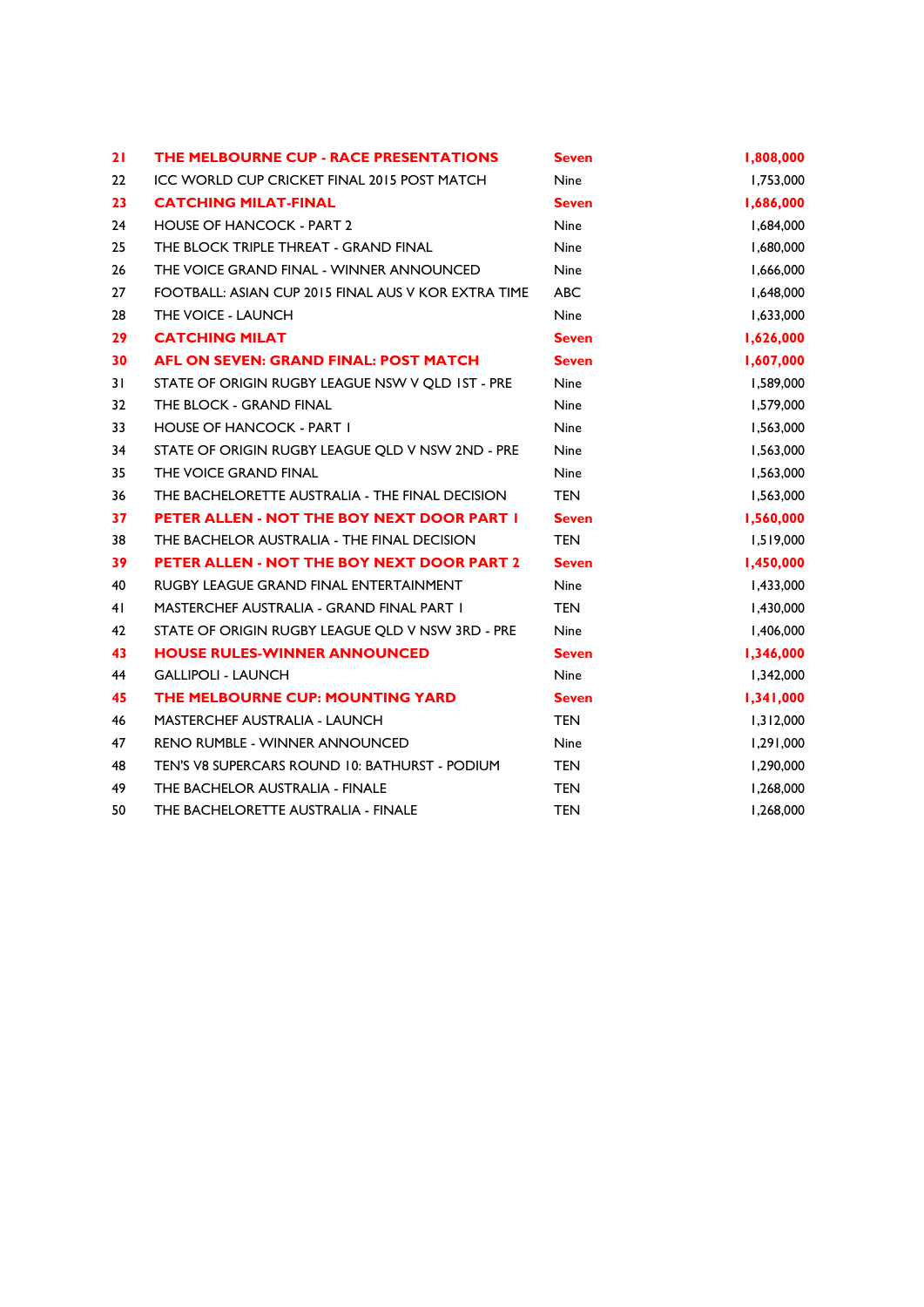## **Seven Dominates Regular Programmes on Metropolitan and Regional Combined Audiences**

Seven dominates the most-watched regular programmes on television when taking in metropolitan and regional combined audiences. My Kitchen Rules and House Rules coupled with The X Factor, Downton Abbey, 800 Words and Winter drive home Seven's leadership across 2015.

| т               | <b>MY KITCHEN RULES - MONDAY</b>        | <b>Seven + Affiliates</b> | 2,473,000 |
|-----------------|-----------------------------------------|---------------------------|-----------|
| $\mathbf{2}$    | <b>MY KITCHEN RULES - TUESDAY</b>       | <b>Seven + Affiliates</b> | 2,431,000 |
| 3               | <b>MY KITCHEN RULES - WEDNESDAY</b>     | <b>Seven + Affiliates</b> | 2,391,000 |
| 4               | <b>MY KITCHEN RULES – SUNDAY</b>        | <b>Seven + Affiliates</b> | 2,266,000 |
| 5               | <b>MY KITCHEN RULES - THURSDAY</b>      | <b>Seven + Affiliates</b> | 2,261,000 |
| 6               | THE VOICE - MONDAY                      | Nine + Affiliates         | 2,144,000 |
| 7               | THE VOICE - TUESDAY                     | Nine + Affiliates         | 2,133,000 |
| 8               | THE VOICE - SUNDAY                      | Nine + Affiliates         | 2,130,000 |
| 9               | 800 WORDS                               | <b>Seven + Affiliates</b> | 2,103,000 |
| $\overline{10}$ | <b>THE X FACTOR - SUNDAY</b>            | <b>Seven + Affiliates</b> | 1,952,000 |
| п               | <b>HOUSE RULES - WHOLE HOUSE REVEAL</b> | <b>Seven + Affiliates</b> | 1,861,000 |
| 12              | THE BLOCK TRIPLE THREAT - ROOM REVEAL   | Nine + Affiliates         | 1,829,000 |
| $\overline{13}$ | <b>SEVEN NEWS - SUNDAY</b>              | <b>Seven + Affiliates</b> | 1,824,000 |
| $\overline{14}$ | <b>HOUSE RULES - SUNDAY</b>             | <b>Seven + Affiliates</b> | 1,779,000 |
| 15              | NINE NEWS - SUNDAY                      | Nine + Affiliates         | 1,752,000 |
| 16              | MARRIED AT FIRST SIGHT                  | Nine + Affiliates         | 1,732,000 |
| 17              | <b>THE X FACTOR - TUESDAY</b>           | <b>Seven + Affiliates</b> | 1,681,000 |
| 8               | THE BLOCK TRIPLE THREAT - SUNDAY        | Nine + Affiliates         | 1,675,000 |
| 19              | <b>NEW TRICKS</b>                       | <b>ABC</b>                | 1,641,000 |
| 20              | THE BLOCK - SUNDAY                      | Nine + Affiliates         | 1,640,000 |
| 21              | THE X FACTOR - MONDAY                   | <b>Seven + Affiliates</b> | 1,632,000 |
| 22              | THE DOCTOR BLAKE MYSTERIES              | <b>ABC</b>                | 1,607,000 |
| 23              | <b>WINTER</b>                           | <b>Seven + Affiliates</b> | 1,575,000 |
| 24              | <b>HOUSE RULES - TUESDAY</b>            | <b>Seven + Affiliates</b> | 1,571,000 |
| 25              | <b>HOUSE RULES - MONDAY</b>             | <b>Seven + Affiliates</b> | 1,555,000 |
| 26              | <b>LOVE CHILD</b>                       | Nine + Affiliates         | 1,545,000 |
| 27              | <b>MAKE YOU LOL</b>                     | <b>Seven + Affiliates</b> | 1,538,000 |
| 28              | <b>THE KILLING SEASON</b>               | <b>ABC</b>                | 1,534,000 |
| 29              | <b>MASTERCHEF AUSTRALIA - TUESDAY</b>   | TEN + Affiliates          | 1,513,000 |
| 30              | <b>SUNDAY NIGHT</b>                     | <b>Seven + Affiliates</b> | 1,500,000 |
| 31              | THE BIG BANG THEORY - TUESDAY           | Nine + Affiliates         | 1,494,000 |
| 32              | <b>NINE NEWS</b>                        | Nine + Affiliates         | 1,479,000 |
| 33              | <b>MASTERCHEF AUSTRALIA - THURSDAY</b>  | $TEN + Affiliates$        | 1,472,000 |
| 34              | <b>SEVEN NEWS</b>                       | <b>Seven + Affiliates</b> | 1,468,000 |
| 35              | <b>MASTERCHEF AUSTRALIA - WEDNESDAY</b> | TEN + Affiliates          | 1,459,000 |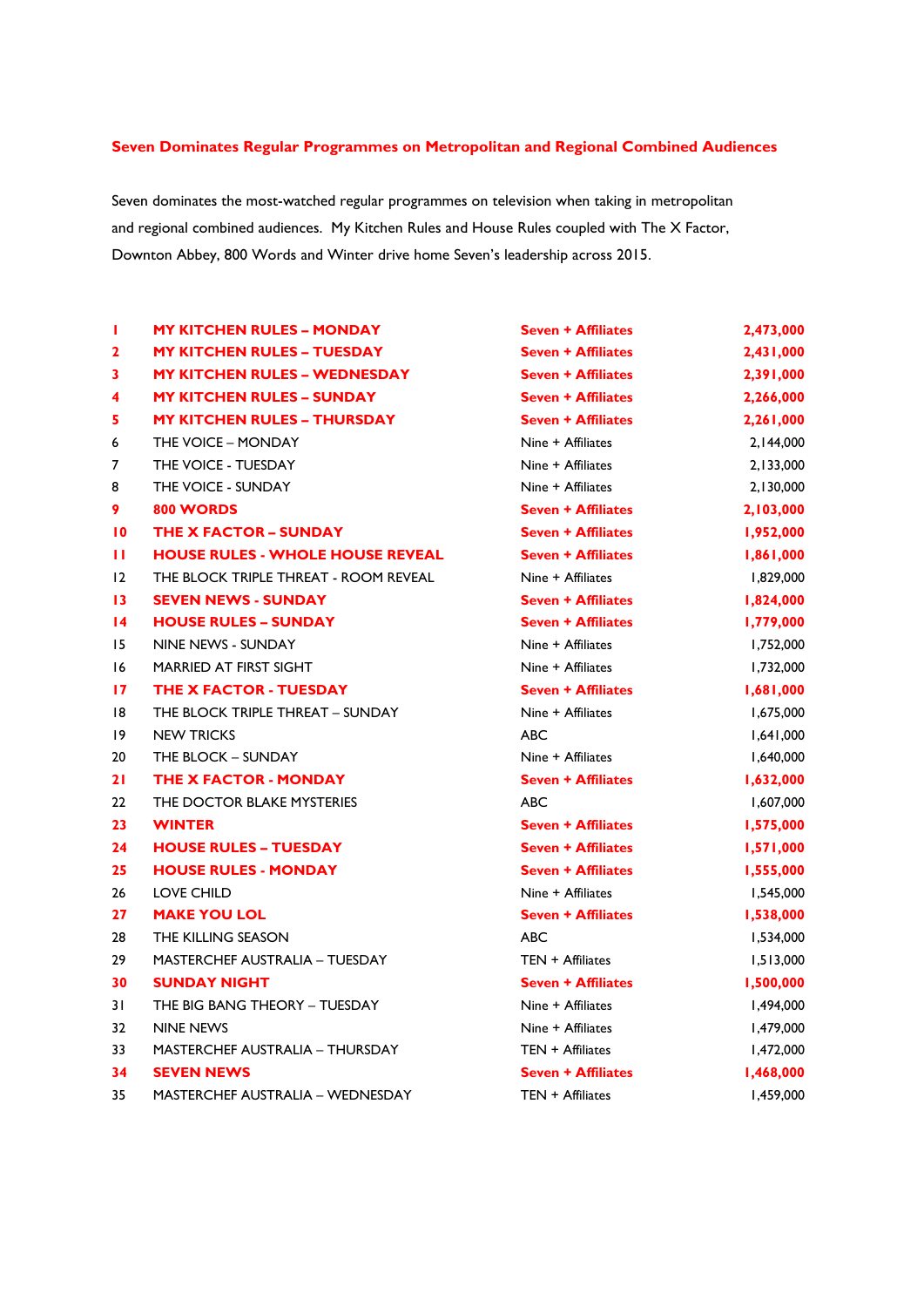| 36 | <b>DOWNTON ABBEY</b>                   | <b>Seven + Affiliates</b> | 1,457,000 |
|----|----------------------------------------|---------------------------|-----------|
| 37 | <b>NEW TRICKS</b>                      | <b>ABC</b>                | 1,455,000 |
| 38 | <b>STRUGGLE STREET</b>                 | <b>SBS</b>                | 1,453,000 |
| 39 | <b>GRUEN</b>                           | ABC                       | 1,452,000 |
| 40 | THE BIG BANG THEORY - MONDAY           | Nine + Affiliates         | 1,448,000 |
| 41 | <b>MASTERCHEF AUSTRALIA - MONDAY</b>   | TEN + Affiliates          | 1,446,000 |
| 42 | <b>GRANTCHESTER</b>                    | <b>ABC</b>                | 1,442,000 |
| 43 | <b>HOUSE RULES - WEDNESDAY</b>         | <b>Seven + Affiliates</b> | 1,440,000 |
| 44 | SECOND TEST - AUSTRALIA V NZ SESSION 3 | Nine + Affiliates         | 1,435,000 |
| 45 | THE BLOCK - MONDAY                     | Nine + Affiliates         | 1,428,000 |
| 46 | MISS FISHER'S MURDER MYSTERIES         | ABC.                      | 1,417,000 |
| 47 | <b>MASTERCHEF AUSTRALIA - SUNDAY</b>   | TEN + Affiliates          | 1,394,000 |
| 48 | <b>GRAND DESIGNS REVISITED</b>         | <b>ABC</b>                | 1,386,000 |
| 49 | <b>GRAND DESIGNS</b>                   | ABC                       | 1,380,000 |
| 50 | ICC WORLD CUP CRICKET 2015 SESSION 2   | Nine + Affiliates         | 1,377,000 |

## **Seven Dominates Major Events on Metropolitan and Regional Combined Audiences**

Seven delivers in the biggest audiences for major events in 2015 across metropolitan and regional markets, led by My Kitchen Rules and House Rules, The X Factor, Catching Milat, Peter Allen: Not The Boy Next Door, AFL on Seven: The Grand Final, The Melbourne Cup on Seven and The Australian Open on Seven.

| $\mathbf{I}$    | STATE OF ORIGIN RUGBY LEAGUE QLD V NSW 2ND - MATCH  | Nine + Affiliates         | 3,786,000 |
|-----------------|-----------------------------------------------------|---------------------------|-----------|
| $\overline{2}$  | <b>RUGBY LEAGUE GRAND FINAL</b>                     | Nine + Affiliates         | 3,743,000 |
| 3               | STATE OF ORIGIN RUGBY LEAGUE NSW V OLD 1ST - MATCH  | Nine + Affiliates         | 3,558,000 |
| 4               | AFL ON SEVEN: THE GRAND FINAL                       | <b>Seven + Affiliates</b> | 3,534,000 |
| 5.              | STATE OF ORIGIN RUGBY LEAGUE QLD V NSW 3RD - MATCH  | Nine + Affiliates         | 3,366,000 |
| 6               | <b>MY KITCHEN RULES - WINNER ANNOUNCED</b>          | <b>Seven + Affiliates</b> | 3,223,000 |
| 7               | ICC WORLD CUP CRICKET FINAL 2015 SESSION 2          | Nine + Affiliates         | 3,170,000 |
| 8               | <b>MY KITCHEN RULES - GRAND FINAL</b>               | <b>Seven + Affiliates</b> | 3,123,000 |
| 9               | THE MELBOURNE CUP: THE RACE                         | <b>Seven + Affiliates</b> | 3,078,000 |
| $\overline{10}$ | <b>AFL ON SEVEN: THE GRAND FINAL: PRESENTATIONS</b> | <b>Seven + Affiliates</b> | 3,002,000 |
| $\mathbf{H}$    | THE BLOCK TRIPLE THREAT - WINNER ANNOUNCED          | Nine + Affiliates         | 2,940,000 |
| 12              | THE BLOCK TRIPLE THREAT - AUCTIONS                  | Nine + Affiliates         | 2,876,000 |
| $\overline{13}$ | <b>RUGBY LEAGUE GRAND FINAL - PRESENTATION</b>      | Nine + Affiliates         | 2,838,000 |
| $\overline{14}$ | <b>MASTERCHEF AUSTRALIA - THE WINNER ANNOUNCED</b>  | $TEN + Affiliates$        | 2,800,000 |
| 15              | AFL ON SEVEN: GRAND FINAL: ON THE GROUND            | <b>Seven + Affiliates</b> | 2,704,000 |
| 16              | THE AUSTRALIAN OPEN: KYRGIOS V MURRAY               | <b>Seven + Affiliates</b> | 2,603,000 |
| 17              | THE MELBOURNE CUP - RACE PRESENTATION               | <b>Seven + Affiliates</b> | 2,573,000 |
| 18              | <b>CATCHING MILAT - FINAL</b>                       | <b>Seven + Affiliates</b> | 2,557,000 |
| 19              | <b>THE AUSTRALIAN OPEN - MEN'S FINAL</b>            | <b>Seven + Affiliates</b> | 2,539,000 |
| 20              | THE BLOCK - WINNER ANNOUNCED                        | Nine + Affiliates         | 2,506,000 |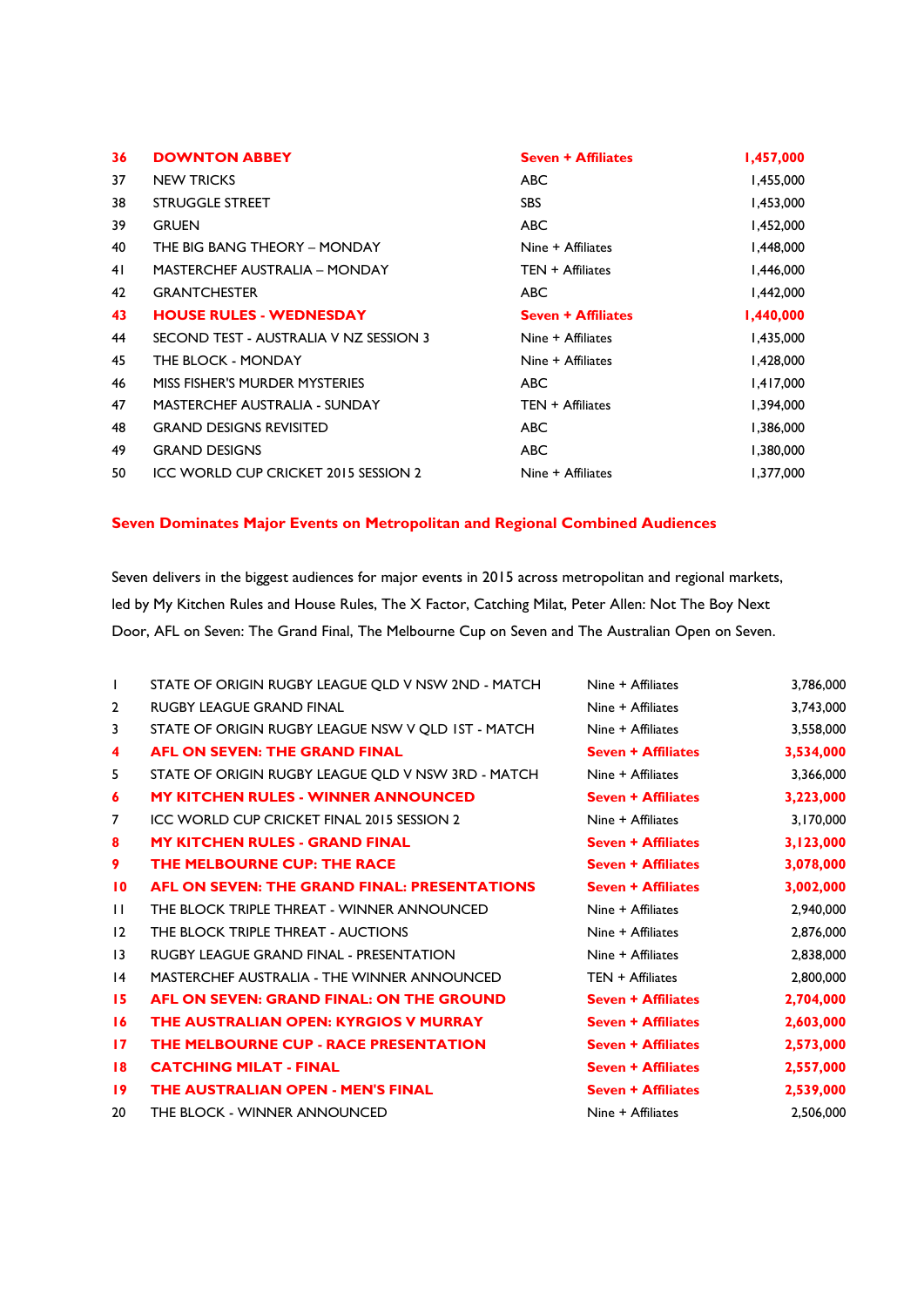| 21 | <b>CATCHING MILAT</b>                                  | <b>Seven + Affiliates</b> | 2,490,000 |
|----|--------------------------------------------------------|---------------------------|-----------|
| 22 | ICC WORLD CUP CRICKET FINAL 2015 SESSION I             | Nine + Affiliates         | 2,483,000 |
| 23 | THE BLOCK TRIPLE THREAT - GRAND FINAL                  | Nine + Affiliates         | 2,452,000 |
| 24 | STATE OF ORIGIN RUGBY LEAGUE NSW V QLD IST - PRE MATCH | Nine + Affiliates         | 2,445,000 |
| 25 | <b>MASTERCHEF AUSTRALIA - GRAND FINAL PART 2</b>       | TEN + Affiliates          | 2,413,000 |
| 26 | STATE OF ORIGIN RUGBY LEAGUE OLD V NSW 2ND - PRE MATCH | Nine + Affiliates         | 2,387,000 |
| 27 | PETER ALLEN - NOT THE BOY NEXT DOOR PART I             | <b>Seven + Affiliates</b> | 2,360,000 |
| 28 | <b>HOUSE OF HANCOCK - PART 2</b>                       | Nine + Affiliates         | 2,332,000 |
| 29 | THE VOICE GRAND FINAL - WINNER ANNOUNCED               | Nine + Affiliates         | 2,314,000 |
| 30 | ICC WORLD CUP CRICKET FINAL 2015 POST MATCH            | Nine + Affiliates         | 2,306,000 |
| 31 | THE BLOCK - GRAND FINAL                                | Nine + Affiliates         | 2,218,000 |
| 32 | AFL ON SEVEN: THE GRAND FINAL: POST MATCH              | <b>Seven + Affiliates</b> | 2,209,000 |
| 33 | THE VOICE - LAUNCH                                     | Nine + Affiliates         | 2,191,000 |
| 34 | PETER ALLEN - NOT THE BOY NEXT DOOR PART 2             | <b>Seven + Affiliates</b> | 2,181,000 |
| 35 | FOOTBALL: ASIAN CUP 2015 FINAL AUS V KOR EXTRA TIME    | ABC                       | 2,179,000 |
| 36 | RUGBY LEAGUE GRAND FINAL ENTERTAINMENT                 | Nine + Affiliates         | 2,152,000 |
| 37 | <b>HOUSE RULES - WINNER ANNOUNCED</b>                  | <b>Seven + Affiliates</b> | 2,152,000 |
| 38 | THE VOICE GRAND FINAL                                  | Nine + Affiliates         | 2,134,000 |
| 39 | STATE OF ORIGIN RUGBY LEAGUE QLD V NSW 3RD - PRE MATCH | Nine + Affiliates         | 2,119,000 |
| 40 | <b>HOUSE OF HANCOCK - PART I</b>                       | Nine + Affiliates         | 2,103,000 |
| 41 | TEN'S V8 SUPERCARS ROUND 10: BATHURST D3 PODIUM        | $TEN + Affiliates$        | 2,000,000 |
| 42 | THE BACHELORETTE AUSTRALIA - THE FINAL DECISION        | $TEN + Affiliates$        | 1,967,000 |
| 43 | THE MELBOURNE CUP - THE MOUNTING YARD                  | <b>Seven + Affiliates</b> | 1,926,000 |
| 44 | <b>HOUSE RULES - GRAND FINAL</b>                       | <b>Seven + Affiliates</b> | 1,926,000 |
| 45 | <b>RENO RUMBLE - WINNER ANNOUNCED</b>                  | Nine + Affiliates         | 1,918,000 |
| 46 | THE BACHELOR AUSTRALIA - THE FINAL DECISION            | $TEN + Affiliates$        | 1,908,000 |
| 47 | <b>GALLIPOLI - LAUNCH</b>                              | Nine + Affiliates         | 1,901,000 |
| 48 | THE X FACTOR GRAND FINAL - WINNER ANNOUNCED            | <b>Seven + Affiliates</b> | 1,859,000 |
| 49 | MASTERCHEF AUSTRALIA - GRAND FINAL PART I              | TEN + Affiliates          | 1,762,000 |
| 50 | <b>INSIDE THE SIEGE, THE UNTOLD STORY</b>              | <b>Seven + Affiliates</b> | 1,734,000 |